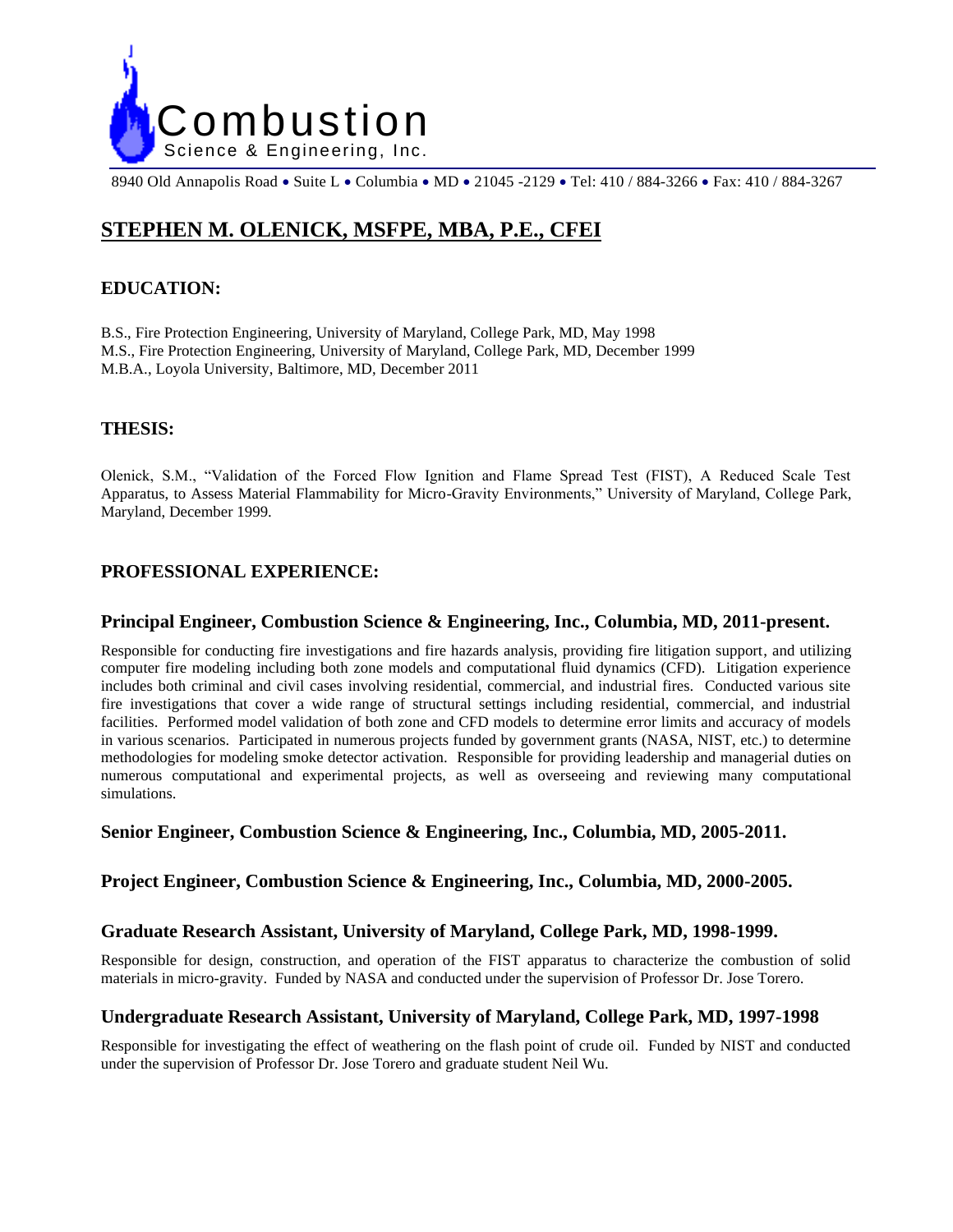# **PROFESSIONAL REGISTRATION:**

Registered Professional Engineer (Fire Protection), State of Delaware, No. 13131 Certified Fire and Explosion Investigator (CFEI), National Association of Fire Investigators, No. 7461-4946

# **HONORS:**

Fire Technology Jack Watts Award for Outstanding Reviewer, 2017 National Fire Protection Research Foundation William M. Carey Award for best presentation, SUPDET, 2007 NFPA Harry C. Bigglestone Award for Excellence in Communication of Fire Protection Concepts, 2005.

### **PROFESSIONAL STANDING:**

#### *Memberships:*

Member, Salamander Honorary Fire Protection Engineering Society, Beta Chapter Member, Society of Fire Protection Engineers (SFPE) Member, National Fire Protection Association (NFPA) Member, International Association of Arson Investigators (IAAI) Member, National Association of Fire Investigators (NAFI) Member, International Association of Fire Safety Science (IAFSS)

### *Committees:*

Chair, Standard for the Installation of Fuel Gases Detection and Warning Equipment (NFPA 715) Technical Committee on Fuel Gases Warning Systems, 2019-present

Principal, National Fire Alarm and Signaling Code (NFPA 72) Technical Committee on Single- and Multiple-Station Alarms and Household Fire Alarm Systems (SIG-HOU), 2005-present

Principal, Standard for the Installation of Carbon Monoxide (CO) Detection and Warning Equipment (NFPA 720) Technical Committee on Carbon Monoxide Detection, 2012-2017

Member, SFPE Task Group on Computer Model Evaluation, 2000-2010

#### *Journals and Conferences:*

Editorial Board, *Fire Technology*, 2016-present Guest Editor for Special Section on Detection for *Fire Technology*, 2010 (v.46, n.3) Member, Programme Committee, National Fire Protection Research Foundation SUPDET, 2008 Reviewer, *Fire Technology* Reviewer, *Fire Safety Journal* Reviewer*, Fire & Materials* Reviewer, IAFSS *International Symposium on Fire Safety Science*

# **SELECTED PRESENTATIONS AND PUBLICATIONS:**

#### *Presentations:*

Olenick, S., Klassen, M., and Boehmer, H., "Changing Hazards of Modern Vehicles in Parking Structures", SFPE Greater St. Louis Chapter meeting, March, 2022.

Olenick, S., Klassen, M., and Boehmer, H., "Changing Hazards of Modern Vehicles in Parking Structures", NFPA 125th Anniversary Conference Series, November, 2021.

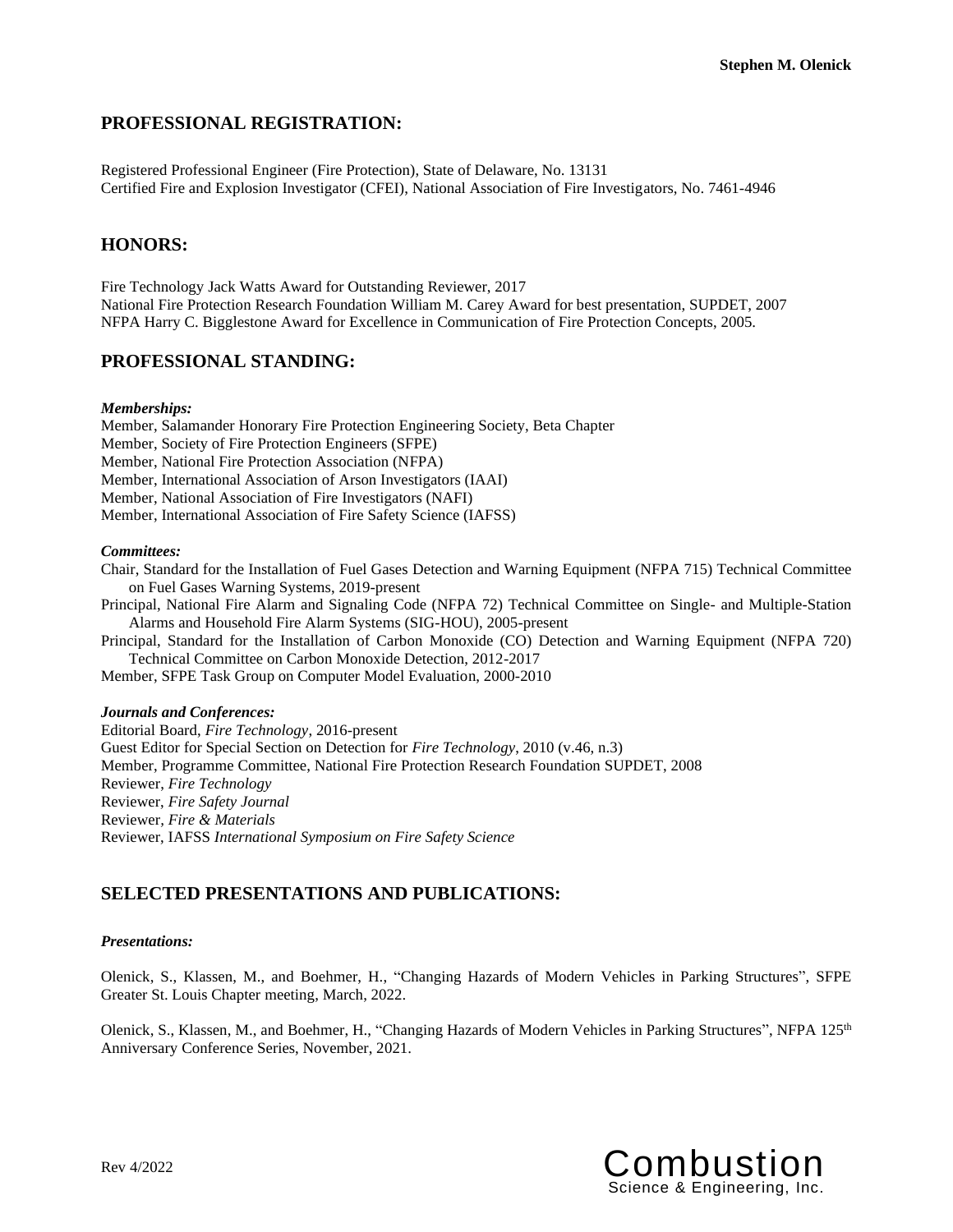Olenick, S.M., "NFPA 715 – Standard for the Installation of Fuel Gases Detection and Warning Equipment: Where We've Been, Where We Are, and Where We're Going", National Electrical Manufacturers Association (NEMA) SB/SB2 Industry Day, October, 2021.

Klassen, M., Olenick, S., and Boehmer, H., "Modern Vehicle Hazards in Parking Structures and Vehicle Carriers", SFPE Annual Conference & Expo, Baltimore, Maryland, October, 2021.

Davis, S.G. and Olenick, S.M., "Combustible Gas Dispersion and Detector Location Analysis in Residential Occupancies", NFPA webinar, March, 2021.

Boehmer, H., Klassen, M., and Olenick, S., "Modern Vehicle Hazards in Parking Structures and Vehicle Carriers", International Conference on Fire in Vehicles (FIVE), December, 2020.

Boehmer, H., Klassen, M., and Olenick, S., "Parking Structures and Life Safety: Keeping Pace With Modern Vehicle Hazards", presentation to the NFPA 88A Technical Committee, October, 2020.

Olenick, S.M., Boehmer, H., and Klassen, M.S., "Door Messaging Strategies: Implications for Detection and Notification", NFPA Fire Protection Research Foundation Suppression, Detection and Signaling Research and Applications Symposium (SUPDET), September, 2019.

Olenick, S.M., Boehmer, H.R., and Klassen, M.S., "Door Messaging Strategies - Researching the Options", NFPA Research Foundation Door Messaging Strategies Workshop, July, 2019.

Olenick, S.M., Boehmer, H.R., and Klassen, M.S., "Door Messaging Strategies - Researching the Options", NFPA Conference & Expo, San Antonio, June, 2019.

Martin, G., Boehmer, H.R., and Olenick, S.M., "Thermally-Induced Failure of Smoke Alarms", presented at the 16th International Conference on Automatic Fire Detection (AUBE '17) and the National Fire Protection Association Research Foundation's Suppression, Detection and Signaling Research and Applications Symposium (SUPDET 2017) joint conference, September, 2017.

Martin, G., Boehmer, H.R., and Olenick, S.M., "Thermally-Induced Failure of Smoke Alarms", IAFSS 12th International Symposium on Fire Safety Science, June, 2017. (poster presentation)

Olenick, S.M., Roby, R.J., Carpenter, D.J., and Goodman, A., "Evaluation of the NFPA 72 Spacing Requirements for Waffle Ceilings", National Fire Protection Research Foundation Suppression and Detection Research and Applications Symposium (SUPDET 2008), Orlando, Florida, March 2008.

McAllister, J. and Olenick, S.M., "Smoke Detection Systems, Fire Modeling, and Fire Toxicology: Useful Tools in Fire Investigation and Reconstruction," Cozen O'Connor Continuing Legal Education seminar, April, 2007.

Sutula, J., Klassen, M., Roby, R, Olenick, S., Gaines, G. and Torero, J., "Flame Extinction Based on a Critical Damköhler Number for the Assessment of Suppression Effectiveness in Reduced Gravity Environments," Presented at the 5th International Seminar on Fire and Explosion Hazards, Edinburgh, Scotland, April 23-27, 2007.

Milarcik, E.L, Olenick, S.M., and Roby, R.J., "An Analysis of the Performance of Residential Smoke Detection Technologies Utilizing the Concept of Relative Time," presented to the National Fire Protection Research Foundation Suppression and Detection Research and Applications Symposium (SUPDET), March, 2007. (2007 Carey award)

Olenick, S.M., Roby, R.J., Klassen, M.S., Zhang, W., Sutula, J.A., Worrell, C., Wu, D., D'Souza, V., Ashley, A., Dubois, J., Torero, J.L., and Streit, L., "The Role of Smoke Detectors in Forensic Fire Investigation and Reconstruction," presented to the International Symposium on Fire Investigation Science and Technology (ISFI), June 26-28, 2006.

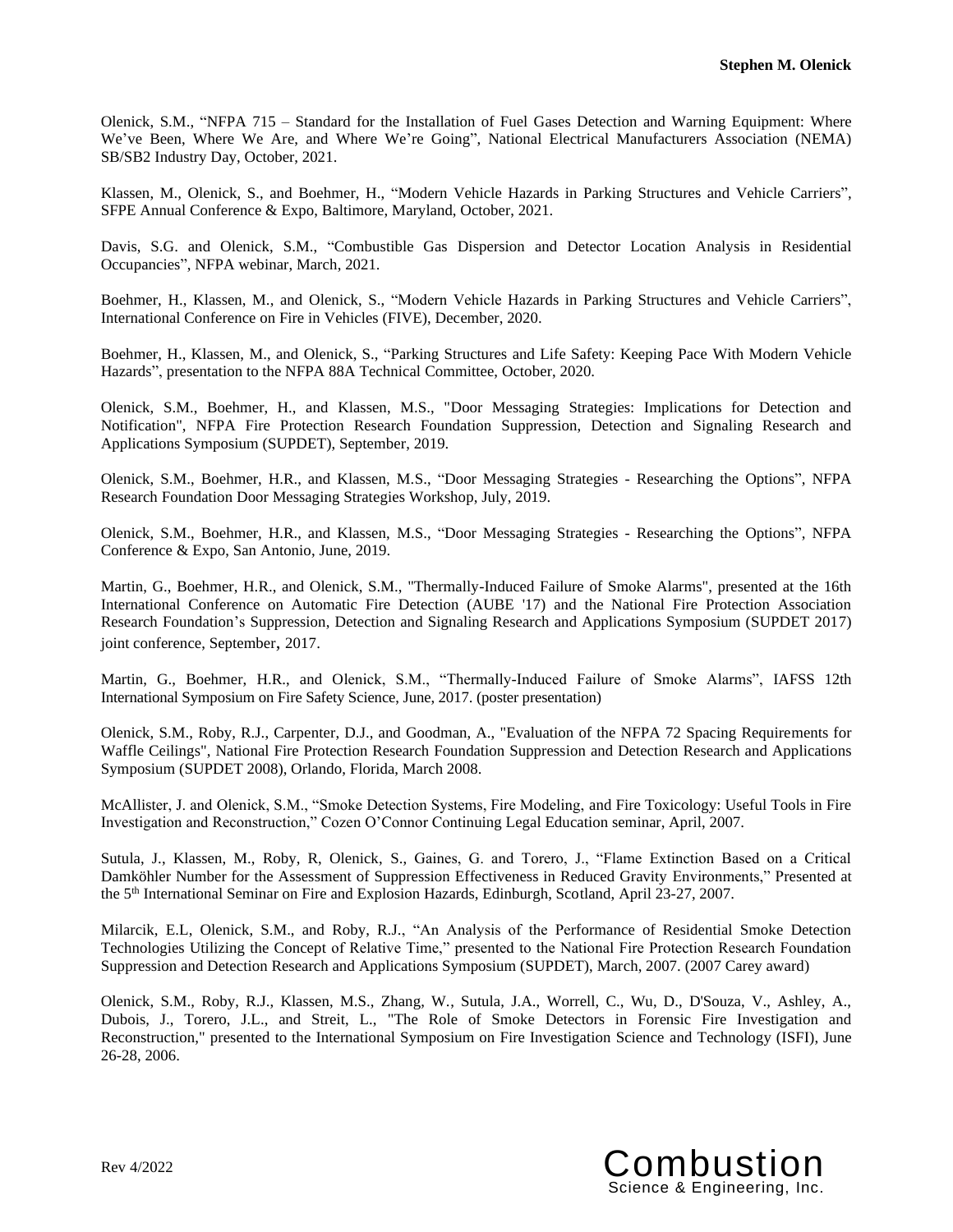Sutula, J.A., Klassen, M.S., Roby, R.J., Olenick, S.M., Gaines, G., Chakraborty, A., and Torero, J.L., "Development of an Engineering Tool for Determination of Suppression Device Placement in Reduced Gravity Environments" Habitation 2006 Conference, Orlando, February, 2006.

Gaines, G., Roby, R., Klassen, M., Zhang, W., Olenick, S., and Torero, J., "An Algorithm to Predict Smoke Detector Activation in a Forced Flow Microgravity Environment" Habitation 2006 Conference, Orlando, February, 2006.

Ma. T., Olenick, S.M., Klassen, M.S., Roby, R.J., and Torero, J.L., "Carpet Under Fire: A Forensic View on the Role of Carpet (Porous Media) in Liquid Spill Fires", Harry C. Bigglestone Award Presentation, NFPA World Safety Conference and Exposition, Las Vegas, June, 2005.

Olenick, S.M., Zhang, W., Carpenter, D. J., Roby, R. J., and Klassen, S. M., "Verification and Validation of a Smoke Detector Activation Algorithm for the Fire Dynamics Simulator (FDS)", presented to the NFPA Fire Protection Research Foundation Fire Suppression and Detection Research Application Symposium, Orlando, January, 2005.

Stephen M. Olenick, Noah L. Ryder, and Jason A. Sutula, "Computer Modeling of a Controlled Full Scale House Burn with Fire Dynamics Simulator: Construction of a Complex Geometry and Comparison of Predictions with Experimental Data," presented to the NFPA World Safety Conference and Exposition, Dallas, May, 2003.

Stephen M. Olenick, Jason A. Sutula, Richard J. Roby, and Vijay T. D'Souza, "Modeling of Smoke Detector and Sprinkler Activation," presented to the NFPA Fire Protection Research Foundation's Fire Suppression and Detection Research Application Symposium; January, 2003.

Vijay T. D'Souza, Jason A. Sutula, Stephen M. Olenick, Wei Zhang, and Richard J. Roby, "Predicting Smoke Detector Activation using the Fire Dynamics Simulator," presented to the IAFSS 7th International Symposium on Fire Safety Science, June, 2002.

Maclain M. Holton, Stephen M. Olenick, Michael S. Klassen, and Richard J. Roby, "A Study of the Effectiveness of Passive Infrared Burglar Alarms to Detect Fires and Smoke," presented to The NFPA Fire Protection Research Foundation: Fire Suppression and Detection Research Application Symposium, Tampa, FL, January, 2002.

Stephen M. Olenick, Michael S. Klassen, and Richard J. Roby, "Validation Study of FDS for a High-Rack Storage Fire Involving Pool Chemicals," presented to the NFPA 430 (Storage of Liquid and Solid Oxidizers) Technical Task Group, January, 2002.

Vijay T. D'Souza, Jason A. Sutula, Stephen M. Olenick, Wei Zhang, and Richard J. Roby, "Use of the Fire Dynamics Simulator to Predict Smoke Detector Activation," presented to the Fall Technical Meeting of the Eastern States Section of the Combustion Institute, December, 2001.

Sutula, J. A., and Olenick, S. M., "The Fire Protection Engineering Consultant," presented to the University of Maryland College Park Department of Fire Protection Engineering Course "ENFP 108: Hot Topics in Fire" as guest lecturers, October, 2001.

Stephen M. Olenick, Michael S. Klassen, and Richard J. Roby, "Validation Study of FDS for a High-Rack Storage Fire Involving Pool Chemicals," presented to the SFPE 3<sup>rd</sup> Technical Symposium on Computer Applications in Fire Protection Engineering, September, 2001.

S. Olenick, J. Sutula, and J. DuBois, "Practical Applications of Computer Modeling in Combustion Engineering Consulting," presented to the Chesapeake Chapter of the Society of Fire Protection Engineers (SFPE), February 2001.

S. Olenick, J. Sutula, and J. DuBois, "Practical Applications of Computer Modeling in Combustion Engineering Consulting," presented to the University of Maryland Student Chapter of the Society of Fire Protection Engineers (SFPE), October 2000.

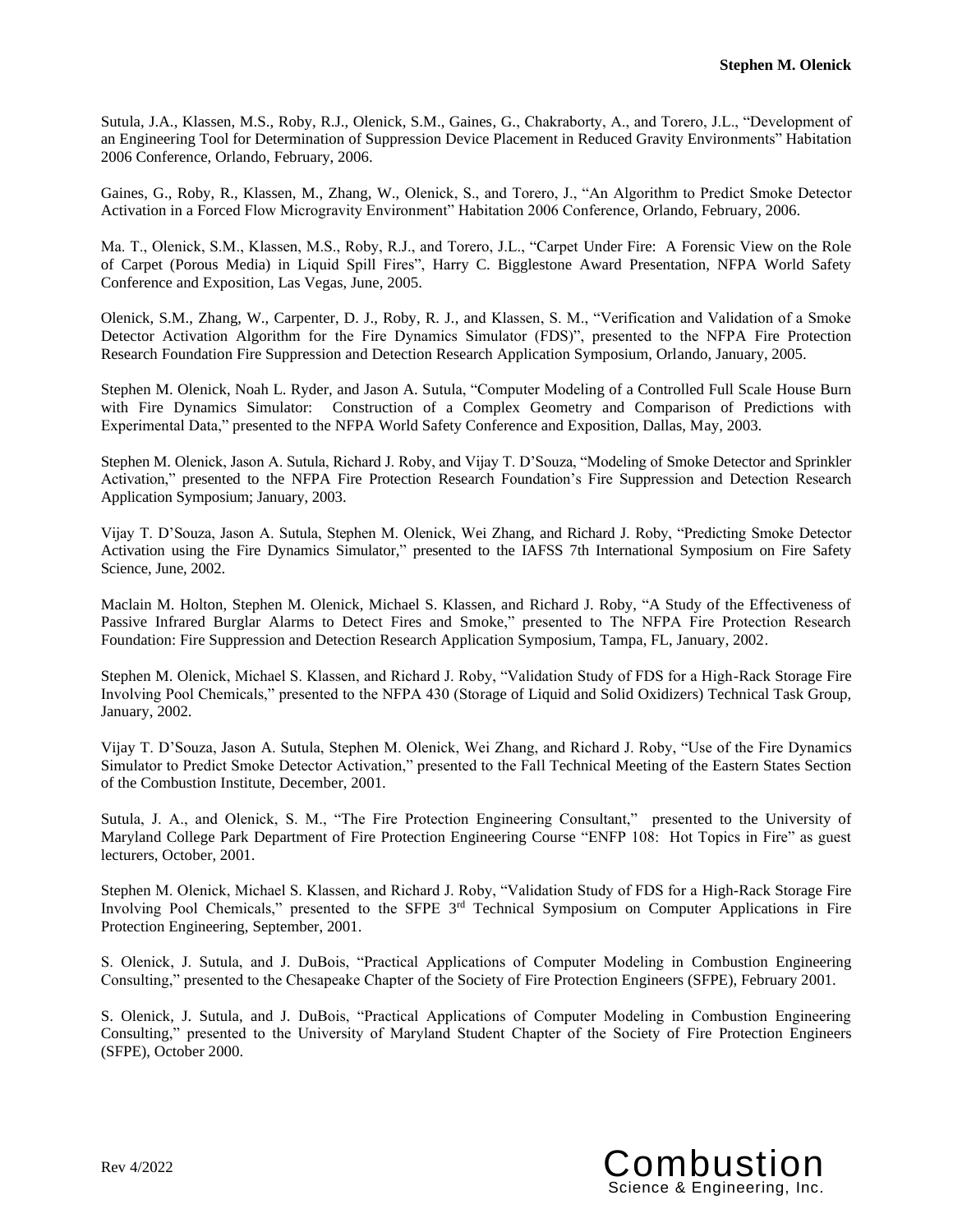T. Steinhaus, S. M. Olenick, A. Sifuentes, R. T. Long and J. L. Torero, "A Method for Assessing Material Flammability for Micro-Gravity Environments," presented to the Joint Meeting of the United States Sections, The Combustion Institute, Washington, D.C., March 1999.

### *Publications:*

Hamamcioglu, S., Holton, M.M., Hussain, N., Klassen, M.S., and Olenick, S.M., "Experimental Investigation of Acoustic Agglomeration and Sonic Soot Deposition on Smoke Alarms Incorporating Emerging Sounding Technologies," *Fire Technology*, 2022, online first. https://doi.org/10.1007/s10694-022-01246-x

Boehmer, H.R., Klassen, M.S. and Olenick, S.M., "Fire Hazard Analysis of Modern Vehicles in Parking Facilities", *Fire Technology,* v57, n5, 2021. https://doi.org/10.1007/s10694-021-01113-1

Boehmer, H., Klassen, M., and Olenick, S., "Modern Vehicle Hazards in Parking Structures and Vehicle Carriers", Proceedings of the International Conference on Fire in Vehicles (FIVE), December, 2020.

Olenick, S.M., Boehmer, H.R., and Klassen, M.S., "Door Messaging Strategies: Implications for Detection and Notification," *Fire Technology*, 2020, online first. https://doi.org/ 10.1007/s10694-020-01049-y.

Boehmer, H., Klassen, M., and Olenick, S. Modern Vehicle Hazards in Parking Structures and Vehicle Carriers. NFPA Fire Protection Research Foundation report FPRF-2020-07. July, 2020. https://www.nfpa.org/News-and-Research/Data-research-and-tools/Building-and-Life-Safety/Modern-Vehicle-Hazards-in-Parking-Garages-Vehicle-**Carriers** 

Olenick, S.M., Boehmer, H., and Klassen, M.S. Door Messaging Strategies: Implications for Detection and Notification. NFPA Fire Protection Research Foundation report FPRF-2019-12. October 2019. https://www.nfpa.org/News-and-Research/Data-research-and-tools/Detection-and-Signaling/Door-Messaging-Strategies-Implications-for-Detection-and-Notification

Olenick, S.M., Boehmer, H., and Klassen, M.S., " Door Messaging Strategies: Implications for Detection and Notification". Extended Abstract. Proceedings of the NFPA Fire Protection Research Foundation Suppression, Detection and Signaling Research and Applications Symposium (SUPDET), 2019.

Martin, G., Boehmer, H., and Olenick, S.M., "Thermally-Induced Failure of Smoke Alarms," *Fire Technology*, v52, n2, 2020. https://doi.org/10.1007/s10694-019-00898-6 including erratum (https://doi.org/10.1007/s10694-019-00913 w). Added to *Fire Technology* Editors' Choice Topical Collection for having special significance.

Havey, P., Munoz, M., Klassen, M.S., Holton, M.M., and Olenick, S.M., "Variability and Error Rates in Fire Alarm Audibility Measurements and Calculations," *Fire Technology*, v54, n6, 2018. https://doi.org/10.1007/s10694-018- 0755-6.

Havey, P., Jaquay, J.T., Holton, M.M., Hussain, N. and Olenick, S.M., "Persistence of Sonic Deposition on Smoke Alarms in Forensic Fire Investigations," *Fire Technology*, v54, n6, 2018. https://doi.org/10.1007/s10694-018-0761-8

Martin, G., Boehmer, H.R., and Olenick, S.M., "Thermally-Induced Failure of Smoke Alarms", Proceedings of the 16th International Conference on Automatic Fire Detection (AUBE '17) and the National Fire Protection Association Research Foundation's Suppression, Detection and Signaling Research and Applications Symposium (SUPDET 2017) joint conference, 2017.

Olenick, S.M., Roby, R.J., and Carpenter, D.J., "Re-Visiting the Michael Ledford Fire Incident" Proceedings of the International Symposium on Fire Investigation Science and Technology (ISFI), 2010.

Olenick S.M., Klassen, M.S., Roby, R.J., Ma, T., and Torero, J.L., "The Behavior of Liquid Fuel on Carpet (Porous Media): A Case for the Inclusion of Science in Fire Investigation", *Fire Technology* (Special Issue: Bigglestone Award  $- A 25<sup>th</sup>$  Anniversary Retrospective), v.46, n4, 2010.

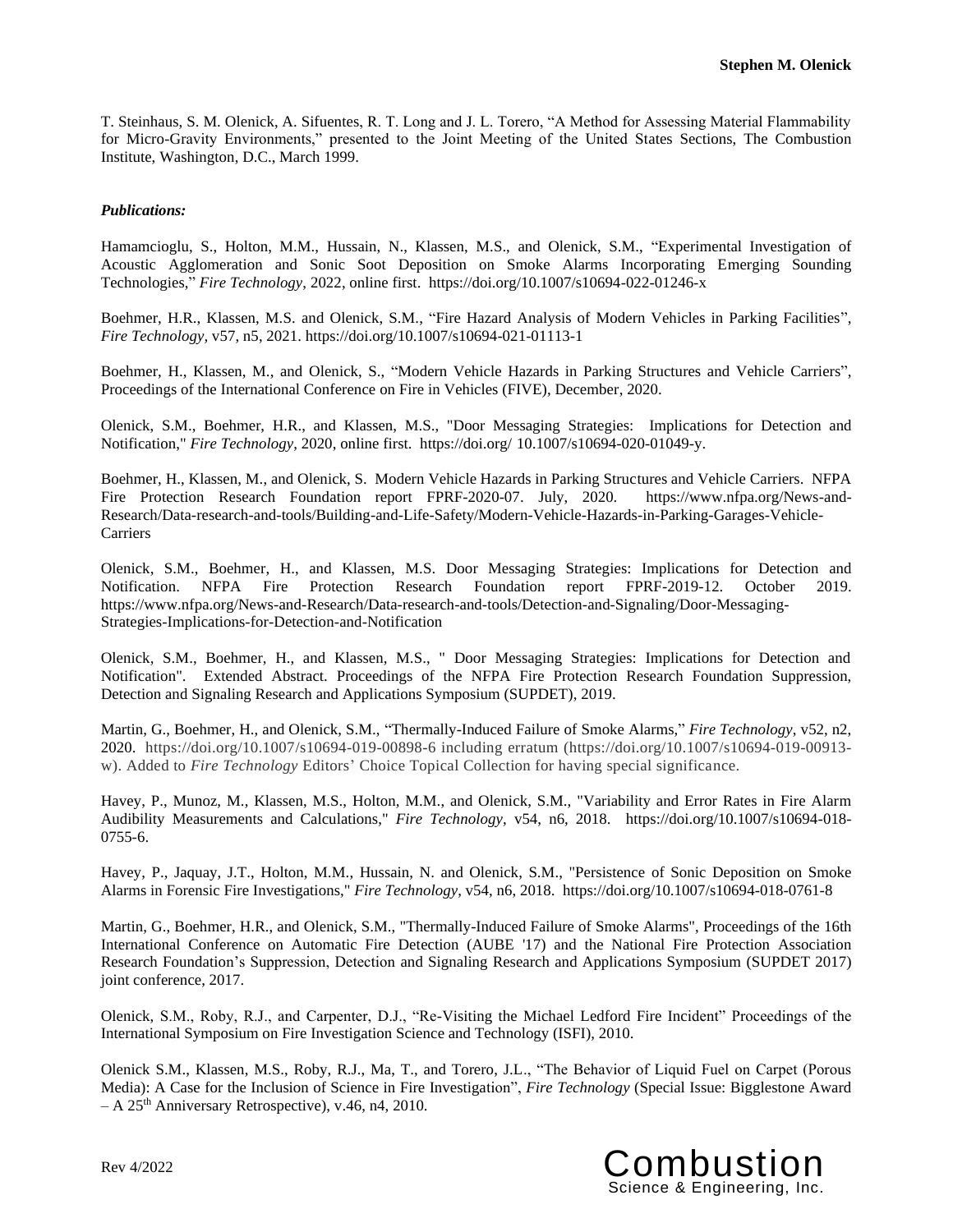Olenick, S.M. "Guest Editorial: Special Section on Detection", *Fire Technology*, v.46, n3, 2010.

Milarcik, E.L, Olenick, S.M., and Roby, R.J., "A Relative Time Analysis of the Performance of Residential Smoke Detection Technologies" *Fire Technology,* v. 44, n.4, 2008.

Olenick, S.M., Roby, R.J., Carpenter, D.J., and Goodman, A., "Evaluation of the NFPA 72 Spacing Requirements for Waffle Ceilings", Proceedings of the National Fire Protection Research Foundation Suppression and Detection Research and Applications Symposium (SUPDET 2008), 2008.

Zhang, W., Olenick, S.M., Klassen, M.S., Carpenter, D.J., Roby, R.J., and Torero, J.L., "A Smoke Detector Activation Algorithm for Large Eddy Simulation Fire Modeling," *Fire Safety Journal*, v.43, n.2, 2008.

Roby, R.J., Olenick, S.M., Zhang, W., Carpenter, D.J., Klassen, M.S., and Torero, J.L. A Smoke Detector Algorithm for Large Eddy Simulation Modeling. NIST GCR 07-911, July, 2007.

Milarcik, E.L, Olenick, S.M., and Roby, R.J., "An Analysis of the Performance of Residential Smoke Detection Technologies Utilizing the Concept of Relative Time," Proceedings of the National Fire Protection Research Foundation Suppression and Detection Research and Applications Symposium (SUPDET), 2007. (2007 Carey award)

Sutula, J., Klassen, M., Roby, R, Olenick, S., Gaines, G. and Torero, J., "Flame Extinction Based on a Critical Damköhler Number for the Assessment of Suppression Effectiveness in Reduced Gravity Environments," proceedings of the 5 th International Seminar on Fire and Explosion Hazards, Edinburgh, Scotland, April 23-27, 2007.

Olenick, S.M., Roby, R.J., Klassen, M.S., Zhang, W., Sutula, J.A., Worrell, C., Wu, D., D'Souza, V., Ashley, A., Dubois, J., Torero, J.L., and Streit, L., "The Role of Smoke Detectors in Forensic Fire Investigation and Reconstruction," Proceedings of the International Symposium on Fire Investigation Science and Technology (ISFI), 2006.

Spearpoint, M., Olenick, S. M., Torero, J. L., and Steinhaus, T., "Ignition Performance of New and Used Motor Vehicle Upholstery Fabrics", *Fire and Materials*, v. 29, n. 5, 2005.

Ma, T., Olenick, S. M., Klassen, M. S., Roby, R. J., and Torero, J. L., "Burning Rate of Liquid Fuel on Carpet (Porous Media)", *Fire Technology*, 40, 2004. (2005 Bigglestone Award)

Roby, R.J., W. Zhang, G.C. Gaines, S.M. Olenick, M.S. Klassen, and J.L. Torero, "The Integration of a Smoke Detector Model with Large Eddy Simulation Fire Modeling for Predicting Smoke Detector Activation in Microgravity," Proceedings of Strategic Research to Enable NASA's Exploration Missions Conference and Workshop Poster Session, June, 2004.

J.L. Torero, S.M. Olenick, J.P. Garo and J.P. Vantelon, "Determination of the Burning Characteristics of a Slick of Oil on Water", *Spill Science and Technology Bulletin*, v.8, 4, 2003.

Stephen M Olenick and Douglas J. Carpenter, "An Updated International Survey of Computer Models for Fire and Smoke," *SFPE Journal of Fire Protection Engineering*, v. 13, n. 2, 2003.

Vijay T. D'Souza, Jason A. Sutula, Stephen M. Olenick, Wei Zhang, and Richard J. Roby, "Predicting Smoke Detector Activation using the Fire Dynamics Simulator," Proceedings of the IAFSS 7<sup>th</sup> International Symposium on Fire Safety Science, 2002.

Maclain M. Holton, Stephen M. Olenick, Michael S. Klassen, and Richard J. Roby, "A Study of the Effectiveness of Passive Infrared Burglar Alarms to Detect Fires and Smoke," Proceedings of The Fire Protection Research Foundation: The Fire Suppression and Detection Research Application Symposium, Tampa, FL, January, 2002.